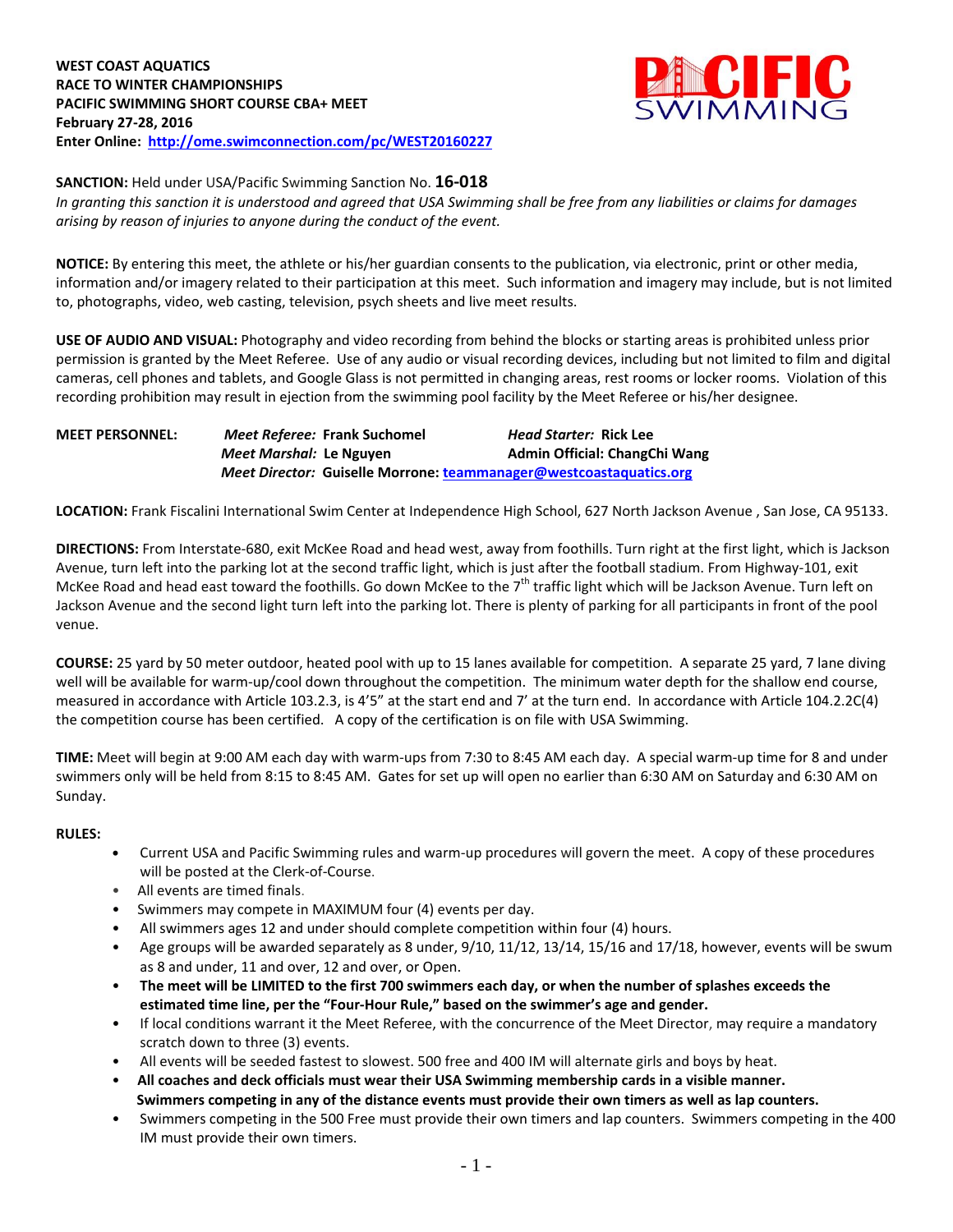**SPECIAL RULES:** The USA Swimming Motivational "BB" minimum time standard per age group and gender will be used as the qualifying time standard for the 500 Free Open at this meet, 8 and under swimmers may enter with the 9/10 BB time. The rest of the OPEN events at this meet do not have any time standard requirements. **Swimmers in the 11 & Over 400 IM must have met the USA Swimming Motivational "BB" time standard for his/her age group and gender in order to enter the event**. Use the following link to find the time standards [http://www.pacswim.org/swim-meet-times/standards.](http://www.pacswim.org/swim-meet-times/standards)

**ATTENTION HIGH SCHOOL SWIMMERS:** If you are a high school swimmer in season, you need to be Unattached from this meet. It is the swimmers responsibility to be Unattached from this meet. You can un-attach at the meet if necessary. This does not apply to swimmers swimming under the rules of the Nevada Interscholastic Activities Association (NIAA).

**UNACCOMPANIED SWIMMERS:** Any USA-S athlete-member competing at the meet must be accompanied by a USA Swimming member-coach for the purposes of athlete supervision during warm-up, competition and warm-down. If a coach-member of the athlete's USA-S Club does not attend the meet to serve in said supervisory capacity, it is the responsibility of the swimmer or the swimmer's legal guardian to arrange for supervision by a USA-S member-coach. The Meet Director or Meet Referee may assist the swimmer in making arrangements for such supervision; however, it is recommended that such arrangements be made in advance of the meet by the athlete's USA-S Club Member-Coach.

**RACING STARTS:** Swimmers must be certified by a USA-S member-coach as being proficient in performing a racing start, or must start the race in the water. It is the responsibility of the swimmer or the swimmer's legal guardian to ensure compliance with this requirement.

### **RESTRICTIONS:**

- Smoking and the use of other tobacco products is prohibited on the pool deck, in the locker rooms, in spectator seating, on standing areas and in all areas used by swimmers, during the meet and during warm-up periods.
- Sale and use of alcoholic beverages is prohibited in all areas of the meet venue.
- No glass containers are allowed in the meet venue.
- No propane heater is permitted except for snack bar/meet operations.
- All shelters must be properly secured.
- Changing in and out of swimsuits other than in locker rooms or other designated areas is prohibited.
- Destructive devices, to include but not limited to, explosive devises and equipment, firearms (open or concealed), blades, knives, mace, stun guns and blunt objects are strictly prohibited in the swimming facility and its surrounding areas. If observed, the meet referee or his/her designee may ask that these devices be stored safely away from the public or removed from the facility. Noncompliance may result in the reporting to law enforcement authorities and ejection from the facility. Law enforcement officers (LEO) are exempt per applicable laws.
- No set up will be allowed outside the perimeters of the pool venue.

## **ELIGIBILITY:**

• Swimmers must be current members of USA-S and enter their name and registration number on the meet entry card as they are shown on their Registration Card. If this is not done, it may be difficult to match the swimmer with the registration and times database. The meet host will check all swimmer registrations against the SWIMS database and if not found to be registered, the Meet Director shall accept the registration at the meet (a \$10 surcharge will be added to the regular registration fee). Duplicate registrations will be refunded by mail.

• Swimmers in the "A" Division must have met at least the USA Swimming Motivational "A" minimum time standard. Swimmers in the "B" Division must have met at least the listed "B" minimum time standard. All entry times slower than the listed "PC-B" time standard will be in the "C" Division.

• Entries with **"NO TIME" will be accepted, with the exception of the 11 & Over 400 IM and the 500 free OPEN.**

• Entry times submitted for this meet will be checked against a computer database and may be changed in accordance with Pacific Swimming Entry Time Verification Procedures.

• Disabled swimmers are welcome to attend this meet and should contact the Meet Director or Meet Referee regarding and special accommodations on entry times and seeding per Pacific Swimming policy.

• Swimmers 19 years of age and over are not eligible to compete in the meet for time only, no awards. Such swimmers must have met standards for the 17-18 age group.

• The swimmer's age will be the age of the swimmer on the first day of the meet.

**ENTRY PRIORITY:** Swimmers from Zone 1 South teams entering online must do so by 11:59 PM, Wednesday, January 20<sup>th</sup> in order to receive priority acceptance to the meet. Surface mail entries must be postmarked by Monday, January 18<sup>th</sup> in order to receive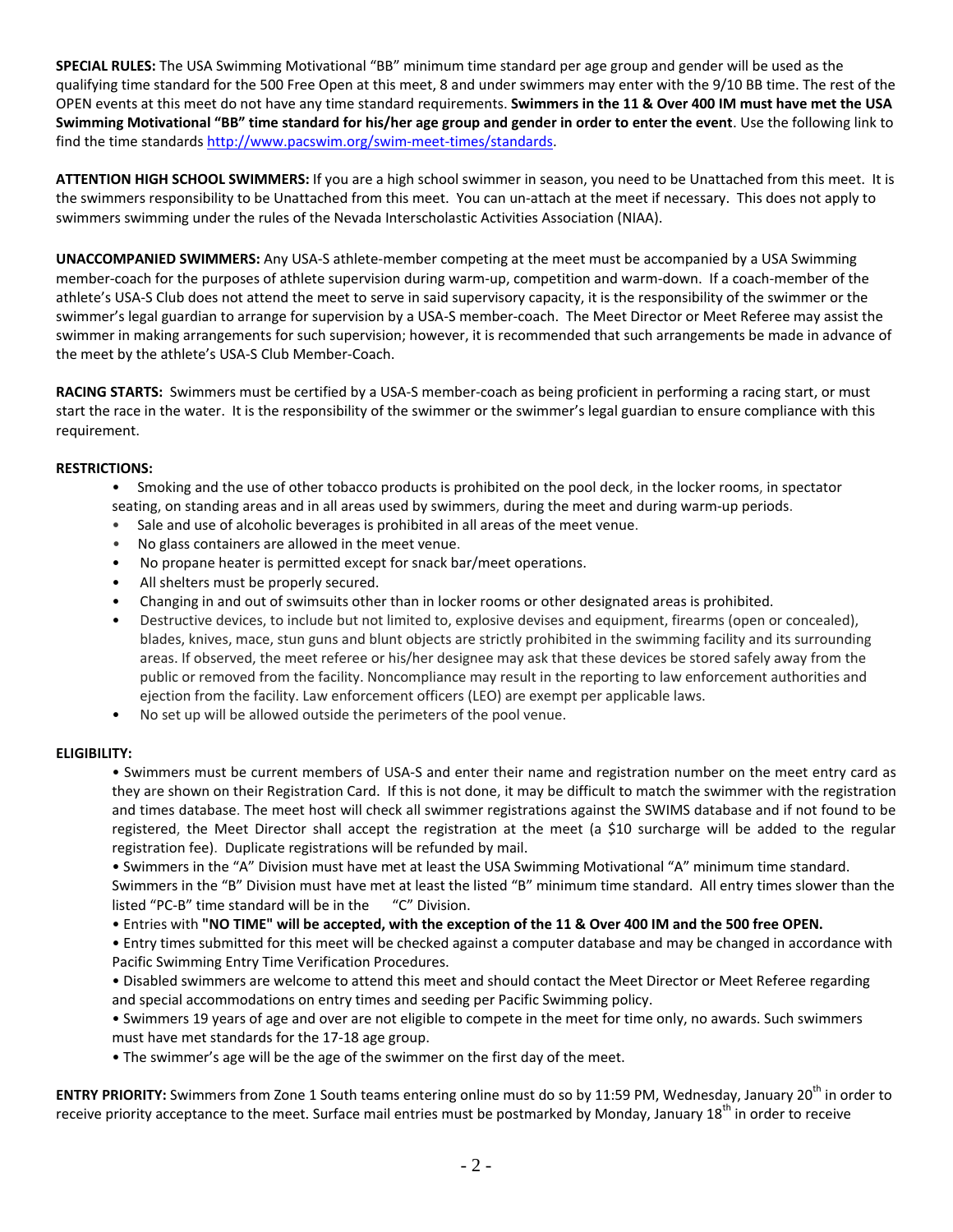priority acceptance to the meet. No other swimmers other than those from Zone 1 South may enter the meet until the preference period has concluded.

**ENTRY FEES:** \$4.00 per event plus an \$8.00 participation fee per swimmer. Entries will be rejected if payment is not sent at time of request. No refunds will be made, except mandatory scratch downs.

**ONLINE ENTRIES:** To enter on-line go to **<http://ome.swimconnection.com/pc/WEST20160227>** to receive an immediate entry confirmation. This method requires payment by credit card. Swim Connection LLC charges a processing fee for this service, equal to \$1 per swimmer plus 5% of the total Entry Fees. Please note that the processing fee is a separate fee from the Entry Fees. If you do not wish to pay the processing fee, enter the meet using a mail entry. **Entering online is a convenience, is completely voluntary, and is in no way required or expected of a swimmer by Pacific Swimming.** Online entries will be accepted through Wednesday, **February 17, 2016.**

**MAILED OR HAND DELIVERED ENTRIES**: Entries must be on the attached consolidated entry form. Forms must be filled out completely and printed clearly with swimmers best time. Entries must be postmarked by midnight, Monday, **February 15, 2016,** or hand delivered by 6:30 p.m. Wednesday, **February 17, 2016**. No late entries will be accepted. Requests for confirmation of receipt of entries should include a self-addressed envelope.

### **Make check payable to**: **West Coast Aquatics**

# **Mail/Hand delivered entries to**: **Guiselle Morrone/WEST Meet Director 6317 Grand Oak Way San Jose, CA 95135**

**CHECK-IN:** The meet will be deck seeded. Swimmers must check-in at the Clerk-of-Course. No event shall be closed more than 30 minutes before the scheduled start of the session. Close of check-in for all individual events shall be no more than 60 minutes before the estimated time of the start of the first heat of the event. Swimmers who do not check in will not be seeded and will not be allowed to compete in that event.

**SCRATCHES:** Any swimmer not reporting for or competing in an individual timed final event that they have checked in for shall not be penalized.

AWARDS: Ribbons for 1<sup>st</sup> – 8<sup>th</sup> by division (C/B/A+) will be provided for each age grouping (8/U, 9/10 10/U, 11-12, 13-14. 15-16, and 17-18) within each event. "A" medals will be provided for new "A" times. A team representative or coach must pick up their swim team's awards at the conclusion of the meet at the awards desk. Awards will not be handed to individuals unless they are unattached. Awards will not be mailed.

### **ADMISSION:** Free.

**SNACK BAR & HOSPITALITY:** A snack bar will be available throughout the competition. Coaches and working deck officials will be provided lunch. Hospitality will serve refreshments to timers and volunteers.

**MISCELLANEOUS:** No overnight parking is allowed. **Participating teams will be assigned timer assignments based on the number of swimmers entered from a team. There will be NO set up outside the perimeters of the pool venue.**

### **EVENT SUMMARY:**

|                | Saturday, February 27 |            |                | Sunday, February 28 |                 |                 |                 |  |  |  |
|----------------|-----------------------|------------|----------------|---------------------|-----------------|-----------------|-----------------|--|--|--|
| 8 & UN         | $9 - 10$              | $11 - 12$  | 13/OVER        | 8 & UN              | $9 - 10$        | $11 - 12$       | 13/OVER         |  |  |  |
| 200 Free       | 200 Free              | 200 Free   | 200 Free       | 25 Breast           | 200 IM          | 200 IM          | 200 IM          |  |  |  |
| 25 Free        | <b>100 Fly</b>        | 100 Fly    | <b>100 Fly</b> | 100 Back            | 100 Back        | 100 Back        | 100 Back        |  |  |  |
| <b>100 Fly</b> | 50 Back               | 50 Back    | 100 Breast     | 50 Breast           | 50 Breast       | 50 Breast       | 200 Breast      |  |  |  |
| 50 Back        | 100 Breast            | 100 Breast | 200 Back       | 25 Fly              | 50 Fly          | 200 Breast      | 100 Free        |  |  |  |
| 100 Breast     | 100 IM                | 200 Back   | 100 IM         | 50 Fly              | 100 Free        | 50 Fly          | <b>200 Fly</b>  |  |  |  |
| 25 Back        | 50 Free               | 100 IM     | 50 Free        | 100 Free            | <b>500 Free</b> | 100 Free        | <b>500 Free</b> |  |  |  |
| 100 IM         |                       | 50 Free    | 400 IM         | <b>500 Free</b>     |                 | 200 Fly         |                 |  |  |  |
| 50 Free        |                       | 400 IM     |                |                     |                 | <b>500 Free</b> |                 |  |  |  |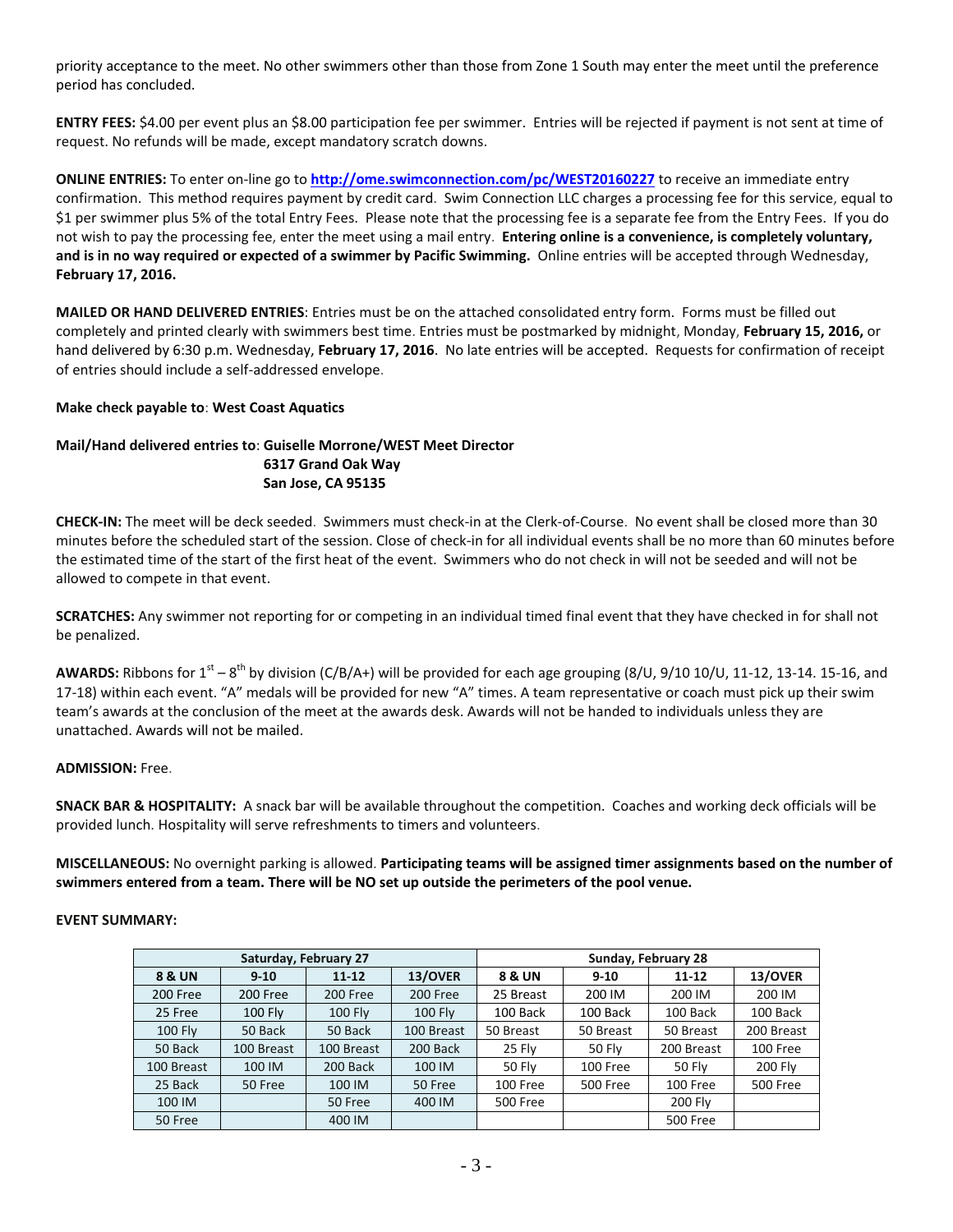| Saturday, February 27 |                      |                |  |  |
|-----------------------|----------------------|----------------|--|--|
| <b>EVENT#</b>         | <b>EVENT</b>         | <b>EVENT#</b>  |  |  |
| $\mathbf{1}$          | Open 200 Free        | $\overline{2}$ |  |  |
| 3                     | $8 - UN$ 25 Free     | 4              |  |  |
| 5                     | Open 100 Fly         | 6              |  |  |
|                       | 12 and under 50 Back | 8              |  |  |
| 9                     | Open 100 Breast      | 10             |  |  |
| 11                    | 8 – UN 25 Back       | 12             |  |  |
| 13                    | 11 and over 200 Back | 14             |  |  |
| 15                    | Open 100 IM          | 16             |  |  |
| 17                    | Open 50 Free         | 18             |  |  |
| 19                    | 11 and over 400 IM*  | 20             |  |  |

|                | Saturday, February 27 |               |  |  |
|----------------|-----------------------|---------------|--|--|
| NT#            | <b>EVENT</b>          | <b>EVENT#</b> |  |  |
| 1              | Open 200 Free         | 2             |  |  |
| 3              | 8-UN 25 Free          | 4             |  |  |
|                | Open 100 Fly          | 6             |  |  |
| $\overline{7}$ | 12 and under 50 Back  | 8             |  |  |
| 9              | Open 100 Breast       | 10            |  |  |
| $\overline{1}$ | $8 - UN$ 25 Back      | 12            |  |  |
| L3             | 11 and over 200 Back  | 14            |  |  |
| L5             | Open 100 IM           | 16            |  |  |
| L7             | Open 50 Free          | 18            |  |  |
| L9             | 11 and over 400 $IM*$ | 20            |  |  |

\*Swimmers entering the 11 & Over 400 IM must provide their own timers.

\*\* Swimmers entering the Open 500 Free must provide their own timers and lap counters. \*\*\* See time requirements for 500 Free and 400 IM in the Special Rules Section.

Use the following URL to find the time standards:<http://www.pacswim.org/swim-meet-times/standards>